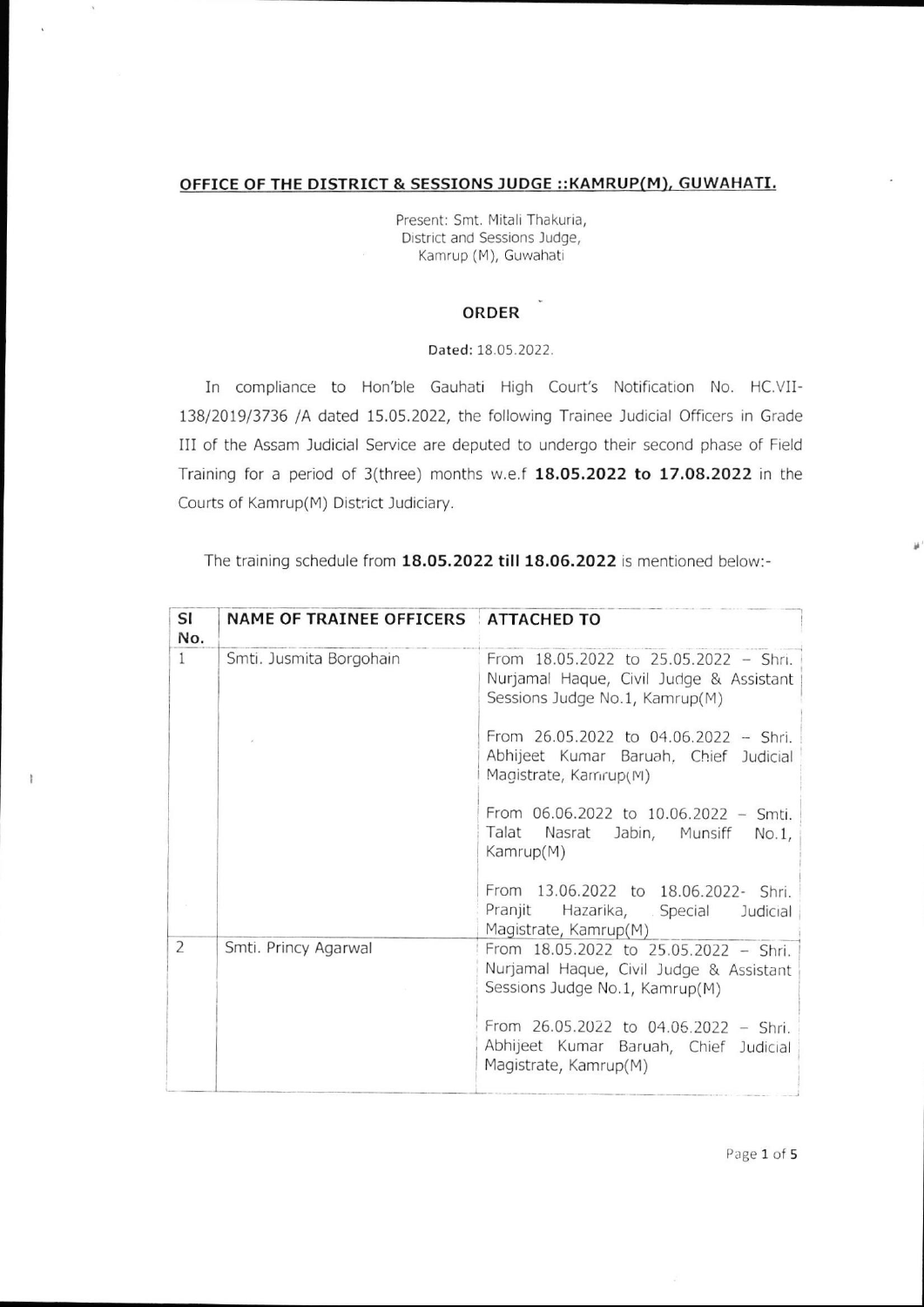|                |                       | From 06.06.2022 to 10.06.2022 - Smti.<br>Nasrat Jabin, Munsiff<br>$No.1$ ,<br>Talat<br>Kamrup(M)                       |
|----------------|-----------------------|------------------------------------------------------------------------------------------------------------------------|
|                |                       | From 13.06.2022 to 18.06.2022- Shri.<br>Special<br>Judicial<br>Hazarika,<br>Pranjit<br>Magistrate, Kamrup(M)           |
| 3              | Smti. Nidhi Agarwal   | From 18.05.2022 to 25.05.2022 - Smti.<br>Achma Rahman, Civil Judge & Assistant<br>Sessions Judge No.2, Kamrup(M)       |
|                |                       | From 26.05.2022 to 04.06.2022 - Shri.<br>Jyotirmoy Sharma, Addl. Chief Judicial<br>Magistrate, Kamrup(M)               |
|                |                       | From 06.06.2022 to 10.06.2022 - Shri.<br>Navneet Kashyap, Munsiff<br>No.2<br>Kamrup(M)                                 |
|                |                       | From 13.06.2022 to 18.06.2022- Shri.<br>Siddharth Brook, J.M.F.C, Kamrup(M)                                            |
| $\overline{4}$ | Shri. Sanjay Karmakar | From 18.05.2022 to 25.05.2022 - Smti.<br>Achma Rahman, Civil Judge & Assistant<br>Sessions Judge No.2, Kamrup(M)       |
|                |                       | From 26.05.2022 to 04.06.2022 - Shri.<br>Jyotirmoy Sharma, Addl. Chief Judicial<br>Magistrate, Kamrup(M)               |
|                |                       | From 06.06.2022 to 10.06.2022 - Shri.<br>Navneet<br>Kashyap, Munsiff<br>No.2<br>Kamrup(M)                              |
|                |                       | From 13.06.2022 to 18.06.2022- Shri.<br>Siddharth Brook, J.M.F.C, Kamrup(M)                                            |
| 5              | Smti. Purabi Rahang   | From 18.05.2022 to 25.05.2022 - Smti.<br>Sagarika Borpujari, Civil Judge & Assistant<br>Sessions Judge No.3, Kamrup(M) |
|                |                       | From 26.05.2022 to 04.06.2022 - Shri.<br>Biswadeep<br>Baruah, S.D.J.M(S)<br>$No.1$ ,<br>Kamrup(M)                      |
|                |                       | From 06.06.2022 to 10.06.2022 - Shri.<br>Sailen Buragohain, Munsiff No.3-cum-<br>JMFC, Kamrup(M)                       |
|                |                       |                                                                                                                        |

 $\frac{1}{\sqrt{2}}$ 

**CTUTY** 

I

Page 2 of 5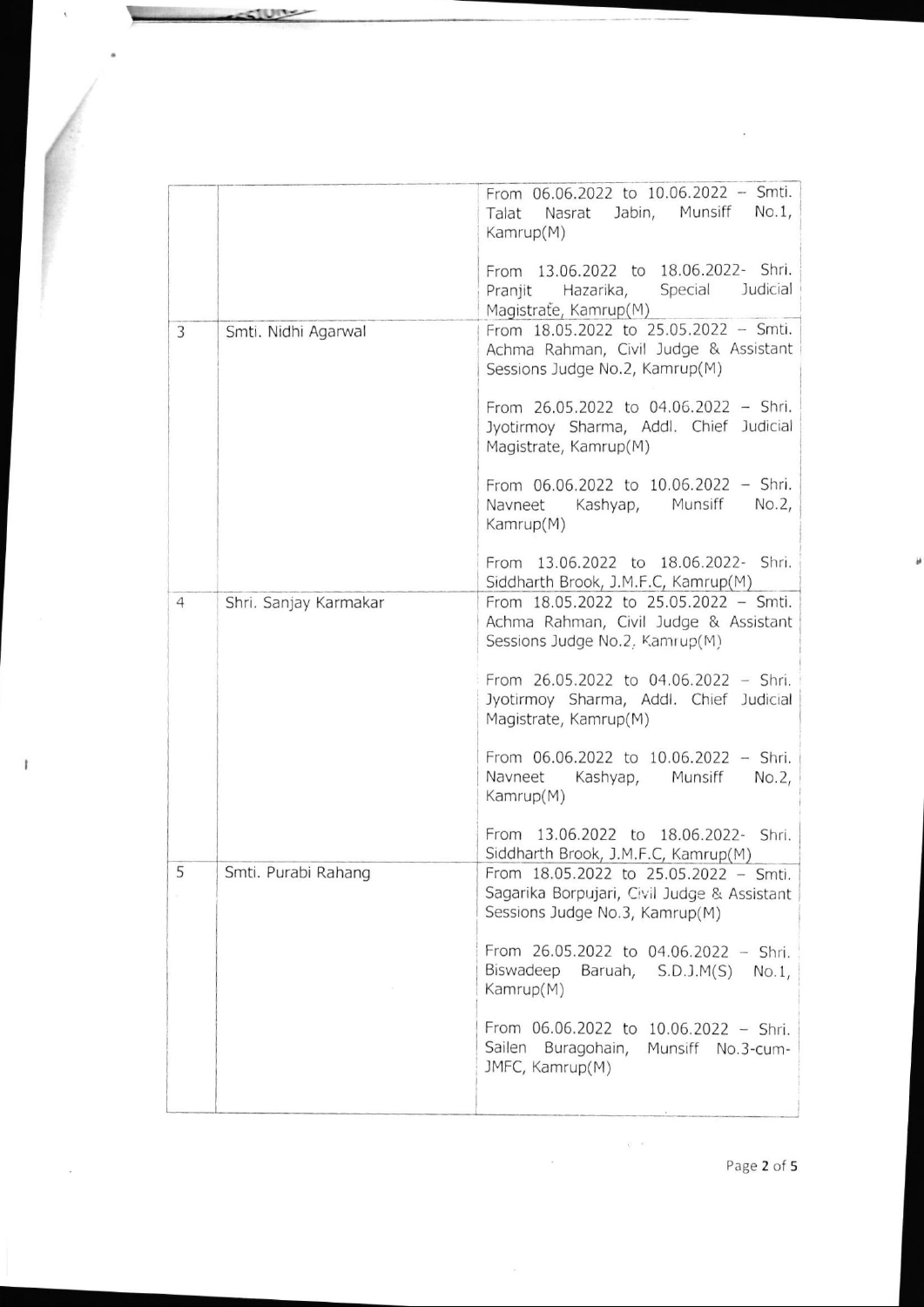|                |                            | From 13.06.2022 to 18.06.2022- Smti.<br>Sabeena Yasmeen, J.M.F.C, Kamrup(M)                                            |
|----------------|----------------------------|------------------------------------------------------------------------------------------------------------------------|
| 6              | Smti. Adrita Goswami       | From 18.05.2022 to 25.05.2022 - Smti.<br>Sagarika Borpujari, Civil Judge & Assistant<br>Sessions Judge No.3, Kamrup(M) |
|                |                            | From 26.05.2022 to 04.06.2022 - Shri.<br>Biswadeep Baruah, S.D.J.M(S) No.1,<br>Kamrup(M)                               |
|                |                            | From 06.06.2022 to 10.06.2022 - Shri.<br>Sailen Buragohain, Munsiff No.3-cum-<br>JMFC, Kamrup(M)                       |
|                |                            | From 13.06.2022 to 18.06.2022- Smti.<br>Sabeena Yasmeen, J.M.F.C, Kamrup(M)                                            |
| $\overline{7}$ | Smti. Dipshikha Pathak     | From 18.05.2022 to 25.05.2022 - Smti.<br>Zubee Chaliha, S.D.J.M (S) No.2,<br>Kamrup(M)                                 |
|                |                            | From 26.05.2022 to 04.06.2022 - Shri.<br>Nurjamal Haque, Civil Judge & Asstt.<br>Sessions Judge No.1, Kamrup(M)        |
|                |                            | From 06.06.2022 to 10.06.2022 - Smti.<br>Dikshya Rani Dutta, Munsiff No.4-cum-<br>JMFC, Kamrup(M)                      |
|                |                            | Smti.<br>From 13.06.2022 to 18.06.2022-<br>Jahnobi Hazarika, JMFC, Kamrup(M)                                           |
| 8              | Smti. Chayanika Hazarika   | From 18.05.2022 to 25.05.2022 - Smti.<br>Chaliha, S.D.J.M (S)<br>No.2,<br>Zubee<br>Kamrup(M)                           |
|                |                            | From $26.05.2022$ to $04.06.2022 - Smti$ .<br>Achma Rahman, Civil Judge & Asstt.<br>Sessions Judge No.2, Kamrup(M)     |
|                |                            | From 06.06.2022 to 10.06.2022 - Smti.<br>Dikshya Rani Dutta, Munsiff No.4-cum-<br>JMFC, Kamrup(M)                      |
|                |                            | From 13.06.2022 to 18.06.2022-<br>Smti.<br>Jahnobi Hazarika, JMFC, Kamrup(M)                                           |
| 9              | Shri. Manash Pratim Bhuyan | From 18.05.2022 to 25.05.2022 - Shri.<br>Jyotirmoy Sharma, Addl. Chief Judicial<br>Magistrate, Kamrup(M)               |

I

Page 3 of 5

ÿ